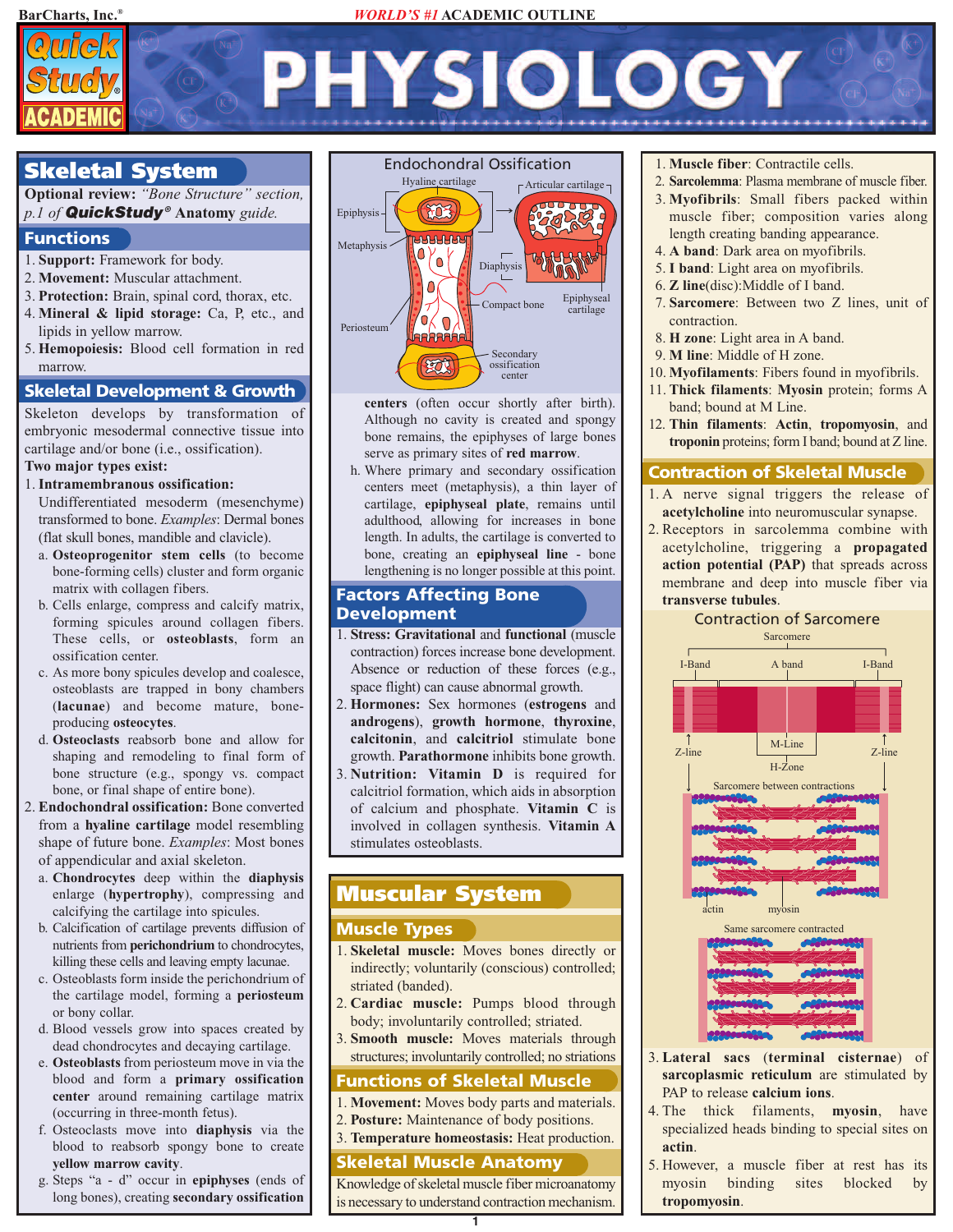#### **Muscular System** *(continued)*

When calcium ions  $(Ca^{+2})$  combine with **troponin**, this triggers a shift in the position of **tropomyosin**, allowing the myosin heads to bind with actin forming cross-bridges.

- 6. **ATP** hydrolysis energizes the myosin head, causing it to attach to actin and swivel, pulling on the thin filament. A new ATP molecule is necessary for myosin to detach from the thin filament and return the head to its original position.
- 7. The myosin head now can reattach to a new segment of the filament. As long as calcium ions and ATP are available, this cycle can continue.



### **Types of Skeletal Muscle Fiber**

#### 1. **Red muscle fibers**

- a. **Slow twitch, fatigue resistant**
	- Splits ATP slowly; rich blood supply; large stores of myoglobin; many mitochondria for aerobic metabolism.
- •*Examples*: Postural muscles of neck, back.
- b. **Fast twitch, fatigue resistant** - Splits ATP rapidly; otherwise, same as (1a).
- •*Example*: Leg muscles.
- 2. **White muscle fibers**

#### a. **Fast twitch, fatigable**

- Splits ATP rapidly; few blood vessels; little myoglobin; large glycogen stores for anaerobic metabolism.
- •*Example*: Arm muscles.
- 3. Most skeletal muscles in the body have a mixture of all three fiber types in various proportions depending on the muscle function.

### **Contraction of Cardiac & Smooth Muscle**

Although significant differences exist, the basic mechanism in both muscle types involves interactions between **actin** and **myosin** similar to those in skeletal fibers.

#### **QuickStudy**

## **Nervous System**

#### **Functions**

- 1. **Sensory:** Detects changes in environment.
- 2. **Integration:** Decides on a course of action.
- 3. **Motor:** Responds to change.

#### **Neurophysiology**

1. **Membrane potentials** Living body cells are electrically polarized, with the inside (cytoplasm) more negative than the outside (interstitial fluid). This electrical charge difference is called the **membrane potential**.





#### a. **Resting membrane potential (RMP):**

- Typically -70 millivolts (mV)
- Distribution of key ions
- $\cdot$ K<sup>+</sup> higher inside cell
- •Na+ and Cl- higher outside cell
- •Organic ions higher inside
- Distribution and RMP caused by:
- -**Membrane pumps**
- •*Example*: Na/K pump takes Na<sup>+</sup> out while bringing in  $K^+$ .
- -**Membrane permeability**
- $\cdot$  K<sup>+</sup> leaks more easily through membrane than Na+.
- **Negatively-charged organic ions**
- Proteins prevent many  $K^+$  ions from escaping.



- b. **Graded (local) and action potentials** - **Voltage-gated channels:** Open to ions in response to change in RMP.
	- •*Examples*: Na<sup>+</sup> and K<sup>+</sup> channels.
- $-$  Opening  $Na<sup>+</sup>$  channels causes depolarization as Na<sup>+</sup> rushes inside and the **cytoplasm** becomes more positive (i.e., approaches zero from -70 mV).
- Small changes in RMP will remain localized and graded (dependent on strength of stimulus) as channels open and K+ flows out of the cell to quickly halt the depolarization.
- However, if a stimulus reaches a critical point or **threshold**, the membrane goes through a full-scale **depolarization**, reversing the polarity with the inside becoming positive and the outside negative.
- This is an **action potential** and an **all-ornothing response** as stimulus strengths greater than the threshold will trigger the same response.



- **Absolute refractory period:** Time during which no new action potential can occur regardless of stimulus strength. Occurs during **main spike**.
- **Relative refractory period:** Time during which a new action potential can be initiated - requires a stronger than normal stimulus. Occurs during **hyperpolarized** state.

#### c. **Propagated Action Potential (PAP) "The Nerve Impulse"**

Initial action potential generates action potentials nearby; PAPs move along membrane of neuron.



d. **Saltatory conduction:** Myelinated axons transmit PAP much faster (up to 50 times faster) as impulse jumps from areas lacking myelin **(Nodes of Ranvier)**. It also saves energy as much less ion pumping is required to restore RMP.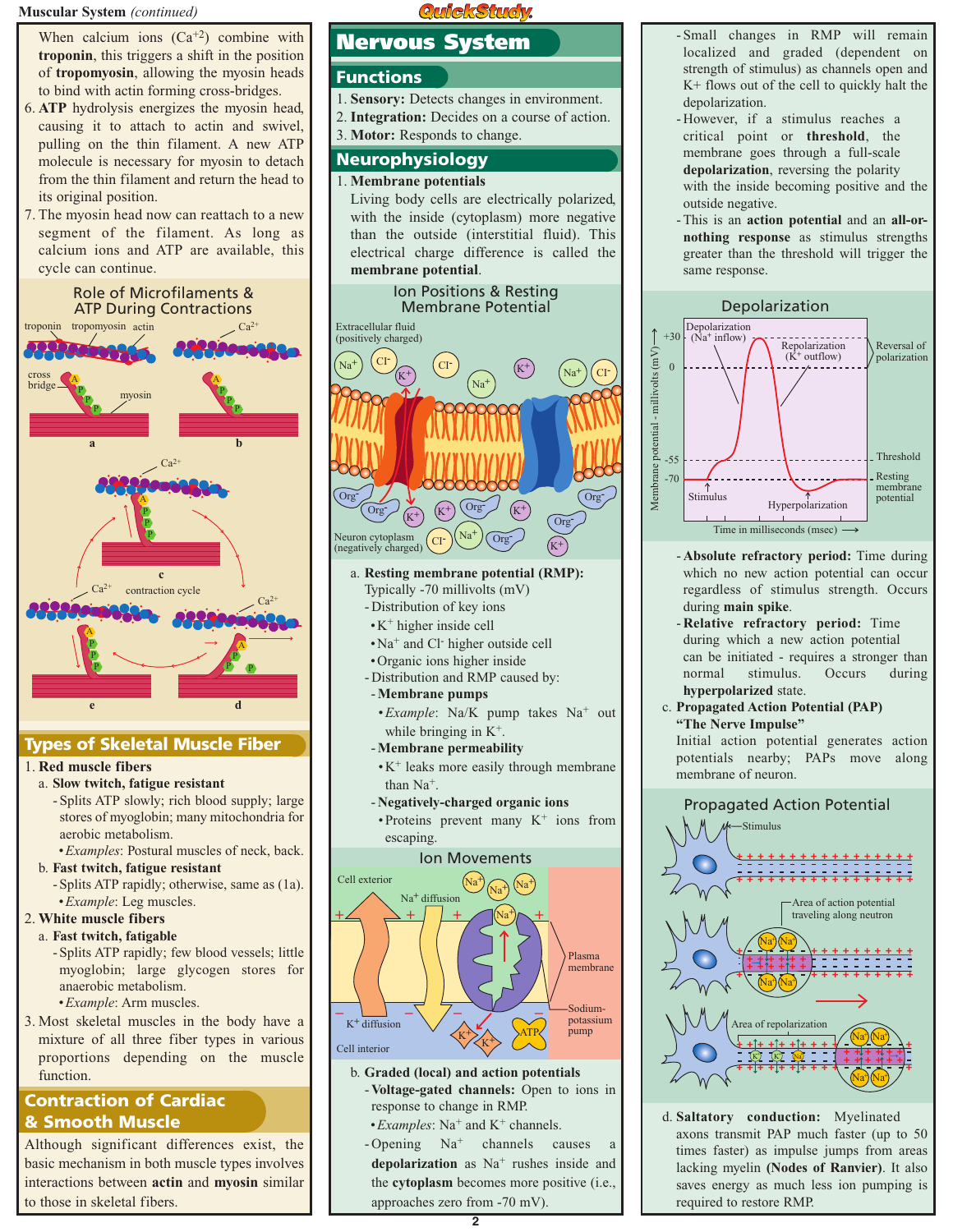

#### 2. **Synapses**

Transfer information (nerve impulses) from one cell (**presynaptic neuron**) to another (**postsynaptic neuron**).

#### **Two major types exist:**

- a. **Electrical synapses:** Cells are in direct contact. May allow for faster communication between cells and synchronization of certain stereotyped responses. Rare in the nervous system.
- b. **Chemical synapses:** Cells are separated by a **synaptic cleft**. **Neurotransmitters** (e.g., acetylcholine, norepinephrine, serotonin) released from the **presynaptic neuron** can trigger different responses by the postsynaptic neuron. Most abundant synapse type in nervous system.
	- -**Excitatory PostSynaptic Potential (EPSP)**: Response by cell that triggers **depolarization,** making PAP more likely.
	- -**Inhibitory PostSynaptic Potential (IPSP)**: Response by cell that triggers **hyperpolarization**, making PAP less likely.
	- **Synaptic delay:** Time required for signal to cross synapse - 0.5—1 msec.
	- **Neuromodulators**: Chemicals that alter neuronal activity by influencing the release of neurotransmitters or the response of the postsynaptic cell to a neurotransmitter.
	- •*Examples*: **Endorphins** and **enkephalins** which relieve pain by preventing the release of the neurotransmitter **substance P**.

# **Physiology of Vision**

**Optional review:** *"Eye" section, p.6 of* **Anatomy** *guide.*

- 1. **Optics:** Light travels in a straight line until a new medium is encountered - it may then bend or be **refracted**.
- a. The refractive tissues of the eye form a convex surface.
- b. The distance at which the bent light converges to a focal point creates three conditions:
- **Emmetropia:** Focal point hits retina.
- **Myopia:** Focal point is in front of retina creating nearsightedness. Corrective lenses or surgery may correct refractive abnormalities.
- **Hypermetropia:** Focal point is behind retina, creating farsightedness.

# QuickStudy. Visual Conditions



- 2. **Accommodation:** Objects closer than six meters (20 ft.) generally have light rays that must be refracted greatly, thus requiring the eye to accommodate or adjust. Involves three major actions:
	- a. **Lens shape**: Ciliary muscle contraction regulates the shape of the lens. **Presbyopia** occurs when lens loses elasticity with age, which decreases ability to accommodate.

#### Visual Accommodation



- b. **Pupil size:** Pupillary dilator muscles relax while pupillary constrictors contract to eliminate divergent light rays, making refraction easier to accomplish.
- c. **Eye convergence:** Eyes turn medially to focus light on the **fovea** or area of greatest visual acuity.



- **Near point:** Minimum distance from eye that object can be focused using accommodation.

- -**Far point:** Distance from eye that does not require accommodation; generally six meters (20 ft.)
- 20/20 vision is normal focusing at 20 ft.
- 20/40 is only focusing objects at 20 ft. that a normal eye can focus at 40 ft.
- 20/10 is focusing objects that a normal eye could only focus at 10 ft.



#### 3. **Photoreceptors of the retina**

- a. **Rods:** Respond to light levels, but not color; low threshold; good in dim light (i.e., night); common in peripheral areas of retina.
- b. **Cones:** Respond to light levels and color (red, green, blue); high threshold; good in bright light conditions (e.g., day); common in fovea for visual acuity.

# **Physiology of Hearing& Equilibrium**

**Optional review:** *"Ear" and "Ear Interior" sections, p.6 of* **Anatomy** *guide.*

### **Hearing**

- 1. **Sound waves:** Produced by alternately compressing air and then relaxing the compression.
	- ↑ Amplitude → ↑ Intensity (= Loudness)  $\uparrow$  Frequency  $\rightarrow \uparrow$  Pitch
- 2. **Transmission of sound waves to inner ear:** Sound waves are directed by **pinna** (ear lobes) into **external auditory meatus** and eventually **tympanic membrane** (ear drum). - Vibrations transferred to **malleus**→**incus**→**stapes**.
- 3. **Function of cochlea:** Stapes vibrates **oval window**, which pushes fluid in the **vestibular canal**.
	- Depending on the frequency of the sound wave, an area of the **basilar membrane** vibrates, triggering **propagated action potentials** that travel via the **auditory nerve** to the brain.

# **Equilibrium**

- 1. **Static equilibrium:** Maintaining body (head) position relative to gravity.
- 2. **Dynamic equilibrium:** Maintaining body (head) position in response to sudden movements.
	- **Vestibular complex** is the sensory structure for equilibrium and consists of the **vestibule** and **semicircular canals**.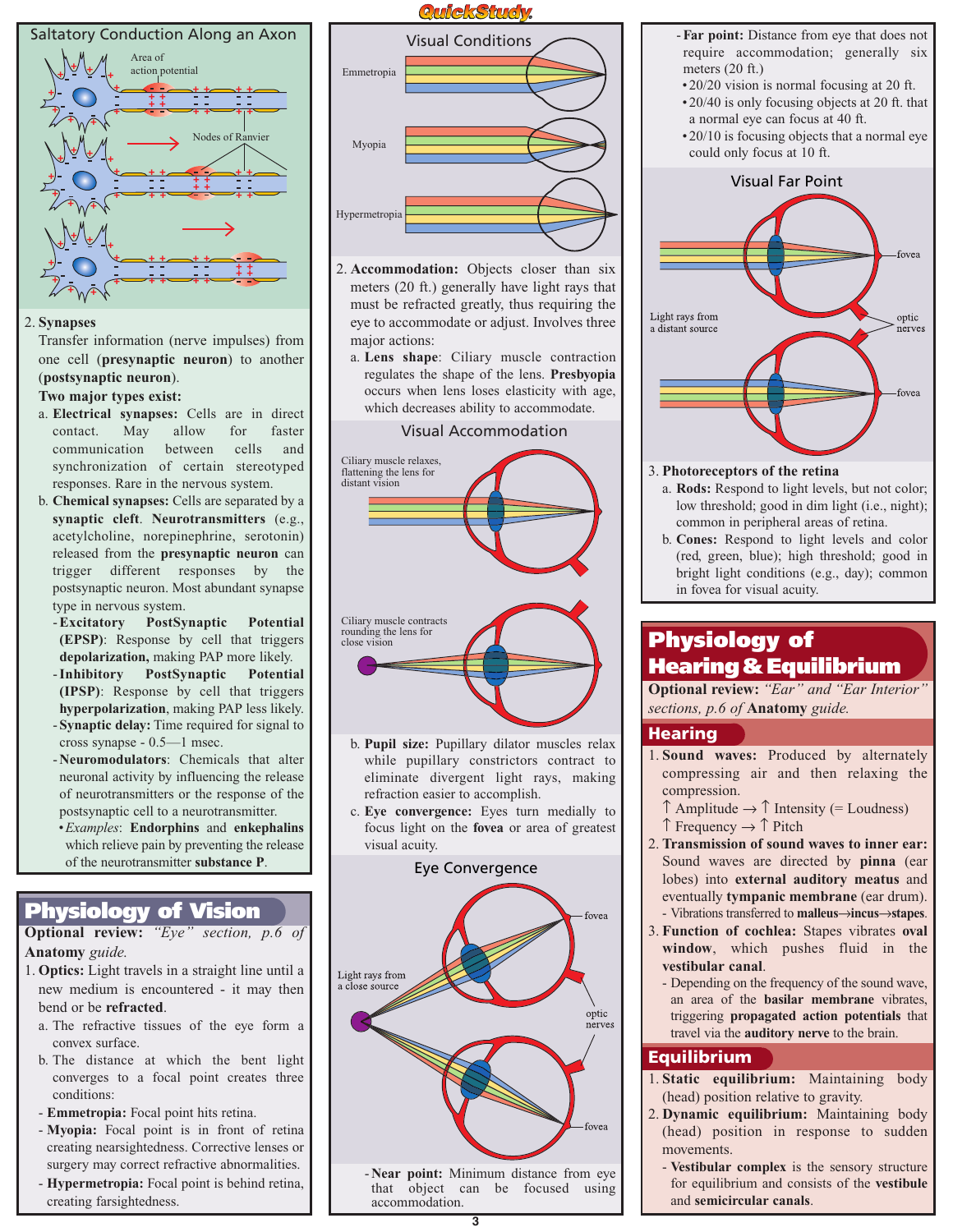#### QuickStudy.

# **Endocrine System**

#### **Functions**

Regulate cellular activity for:

- 1. **Metabolism**
- 2. **Growth**
- 3. **Development**
- 4. **Homeostasis**
- 5. **Reproduction**

#### **Hormones**

Chemicals derived from amino acids, lipids (e.g., steroids) and peptides are produced by and released from cells and trigger a response in same or other cells by binding to receptors (located inside or outside of cell).

#### **Three major types:**

- 1. **Local hormones (cytokines):** Released into interstitial fluid (e.g., prostaglandins, histamines, growth factors).
	- a. **Autocrine:** Same cell is affected.
- b. **Paracrine:** Neighboring cells affected. 2. **Neurotransmitters** (see *Chemical Synapses* section of this guide).
- 3. **Circulating hormones**: Released into blood and transported to cells throughout body.

#### **Endocrine glands**

Although every cell may release hormones, certain areas of the body serve as principal endocrine glands that release circulating hormones, resulting in numerous, complex responses by target cells. Hormone actions in general are regulated by **negative feedback systems**.





# **Cardiovascular System**

#### **Blood Functions**

- 1. **Transport:** O<sub>2</sub>, CO<sub>2</sub>, food, wastes, hormones.
- 2. **Homeostasis:** pH, temperature, defense, clotting, ion and fluid balance.

#### **Composition**

1. Water solution and cells; ratio is called **hematocrit.**



- 2. **Plasma:** Mostly  $H_2O$ , proteins (e.g., albumins, globulins, fibrinogen) and other solutes (e.g., electrolytes, nutrients, gases, enzymes, vitamins, wastes).
- 3. **Formed elements:** Cells produced in bone marrow by **hemopoiesis**.
	- a. **Erythrocytes:** Red blood cells; composed of **hemoglobin**, used for gas transport; formation stimulated by **erythropoietin** from kidney; recycled in spleen.
	- b. **Leukocytes:** White blood cells; most involved in defense.
		- -**Granulocytes:**
		- Neutrophils
		- **•**Eosinophils
		- **•**Basophils
		- **Agranulocytes**
		- **•**Monocytes
		- **•**Lymphocytes (B and T cells)
	- c. **Platelets:** Thrombocytes; involved in clotting.

### **Hemostasis**

Prevention of blood loss.

#### **Three phases involved:**

- 1. **Vascular constriction:** Walls of vessels may narrow at injury site to temporarily halt blood loss until next hemostatic phase.  $\uparrow$  pressure  $\rightarrow \uparrow$  constriction; thus, applying pressure to a wound can increase this response.
- 2. **Platelet plug formation.**
- 3. **Coagulation:** Blood clotting.

#### Blood Clotting Events



# **Heart & Circulation**

**Optional review:** *"Heart" and "Blood Circuit" sections, p.3 of* **Anatomy** *guide and* **Heart** *and* **Circulatory System** *guides.*

- 1. **Function:** Muscular organ contracts
- rhythmically, forcing blood through the body.
- 2. **PAPs in the heart**
	- a. **P**ropagated **A**ction **P**otentials occur when the **Sinoatrial (SA) Node** depolarizes spontaneously 70-80 time/min.
	- b. These rhythmic excitations spread via a conduction system through the heart, creating **systole** and **diastole** phases.
	- c. An **electrocardiogram (ECG or EKG)** is a recording of these electrical changes.

#### Electrical Signals Regulating Heartbeat



#### 3. **Cardiac output:**

- a. The volume of blood pumped by the heart every minute is related to the number of ventricular contractions (**heart rate**) and the amount of blood pumped per contraction (**stroke volume**).
- b. Numerous factors influence cardiac output.
- c. Total blood volume in body (4-6 L) is pumped every minute at rest.
- d. During exercise, total blood volume may circulate through body every 10 seconds (5-6 times per min).

#### 4. **Blood pressure:**

- a. Arteries have highest pressure, which fluctuates between **systole** and **diastole**.
- b. Pressure drops off quickly in arterioles and is very low in the veins.
- c. At any given moment, most blood is found in the venous portion.
- d. Breathing and movement help push blood back to the heart by contracting muscles, which in turn compress veins.

#### Pressure Changes in Circulatory System

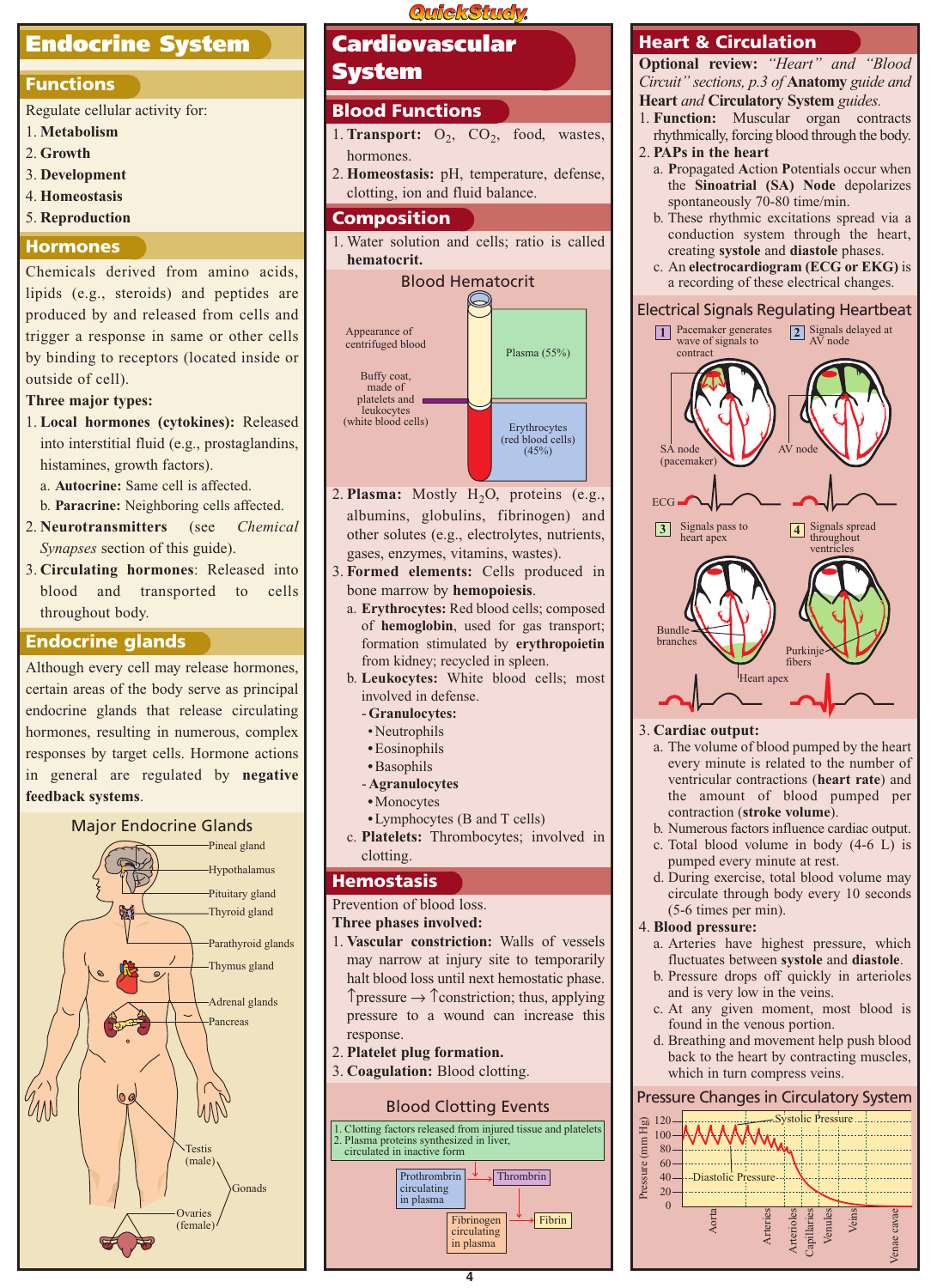# **Lymphatic System**

**Optional review:** *"Lymphatic Network" section, p.2 of* **Anatomy** *guide.*

#### **Functions**

- 1. **Fluid homeostasis:** Returns excess fluids that leak from blood capillaries to bloodstream.
- 2. **Transport:** Lipids from intestine delivered to bloodstream.
- 3. **Protection:** Part of immune response; involves lymph nodes, thymus, spleen.

# **Immune System**

#### **Nonspecific Immunity**

Ability to protect against many different organisms, defective body cells and chemicals by using the same generalized responses.

- **Major components:**
- 1. **Barriers:** Skin and mucous membranes cover and protect the body.
- 2. **Phagocytosis: Microphages** (neutrophils and eosinophils) and **macrophages** (mostly from monocytes) consume debris and foreign cells.
- 3. **Natural Killer (NK) cells:** Engage in **immune surveillance** or monitoring body for abnormal cells. May involve **interferon** cytokines.
- 4. **Inflammation:** Damaged tissues release **histamines** and other cytokines that trigger swelling, redness, heat and pain as **phagocytes** are activated. May activate **complement system** to enhance response.
- 5. **Fever:** Higher (within limits) body temperature speeds up body's response and may inhibit bacterial/viral replication.

#### **Specific Immunity**

Protection based on individualized responses by recognition of "nonself" **antigens**.

#### **Two major components:**

- 1. **Cell-mediated response: Cytotoxic (killer) T cells** attack foreign cells directly.
- 2. **Humoral (antibody) response: B cells** produce immunoglobulin antibodies (IgG, IgE, IgD, IgM, or IgA) that are specific for antigens.
	- **Helper T cells** enhance this response; **suppressor T cells** inhibit.
	- Phagocytosis, complement system, inflammation may assist in attack.

#### Summary of Specific Immune Response



#### QuickStudy

# **Respiratory System**

**Optional review:** *"Respiratory System" section, p.2 of* **Anatomy** *guide and* **Respiratory System** *guide.*

- 1. **Function:** Exchange  $O_2$  and  $CO_2$ .
- 2. **Mechanics of breathing:** Ventilation of the lungs occurs by muscular **contractions/relaxations** that alter pressure within the thoracic cavity.

#### **Gas Exchange**

- 1. **Dalton's Law:** The pressure of a gas mixture is equal to the sum of the separate or partial pressures (e.g.,  $Air = 1$ atmosphere or 760mm Hg:  $pN_2 = 78%$  or 593mm Hg;  $pO_2 = 21\%$  or 160mm Hg).
- 2. **Henry's Law:** Each gas in a mixture will dissolve proportionally to its partial pressure.
- 3. **Alveolar air:** The composition of air reaching the alveoli helps determine the dynamics of gas exchange with the blood.
- 4. **O2 transport in blood:** Only 3% can dissolve in plasma;  $97\%$  of O<sub>2</sub> is transported by hemoglobin.
	- The binding of  $O<sub>2</sub>$  to hemoglobin is influenced by several factors:
		- $\cdot$  pO<sub>2</sub>, pH (**Bohr effect**), pCO<sub>2</sub>, temperature. • Active tissues have low  $pO_2$ , low  $pH$ , high  $pCO<sub>2</sub>$  and high temperatures, all of which increase oxygen delivery.





# **Digestive System**

**Optional review:** *"Digestive System & Viscera" section, p.2 of* **Anatomy** *guide and* **Digestive System** *guide.*

- 1. **Function:** Break down food so cells can be nourished.
- 2. **Mechanical digestion:** Various activities aid in presenting foods to the GI tract for absorption.
	- a. **Mastication (chewing):** Breaks down large particles, mixing them with saliva.
	- b. **Deglutition (swallowing):** Moves (via **peristalsis**) materials from mouth, to the pharynx, on to stomach.
	- c. **Gastric/intestinal motility:** Peristalsis and mixing movements (**segmentation**) facilitate formation of small particles for absorption (requires chemical digestion, too).
- 3. **Chemical digestion:** Digestive enzymes break down large **macromolecules** (proteins, lipids, carbohydrates) into their constituent parts.
- 4. **Absorption:** Most food molecules are absorbed in the **small intestine**.
	- Some absorption occurs in large intestine (e.g., ions, water).
	- Undigested materials (**feces**) are expelled (**defecation**) via the rectum.



5. **Control of digestive processes:** Complex interactions involving **hormones** and **neural reflexes** highly coordinate mechanical and chemical digestion to facilitate absorption.

#### Digestive Hormones & Enzymes